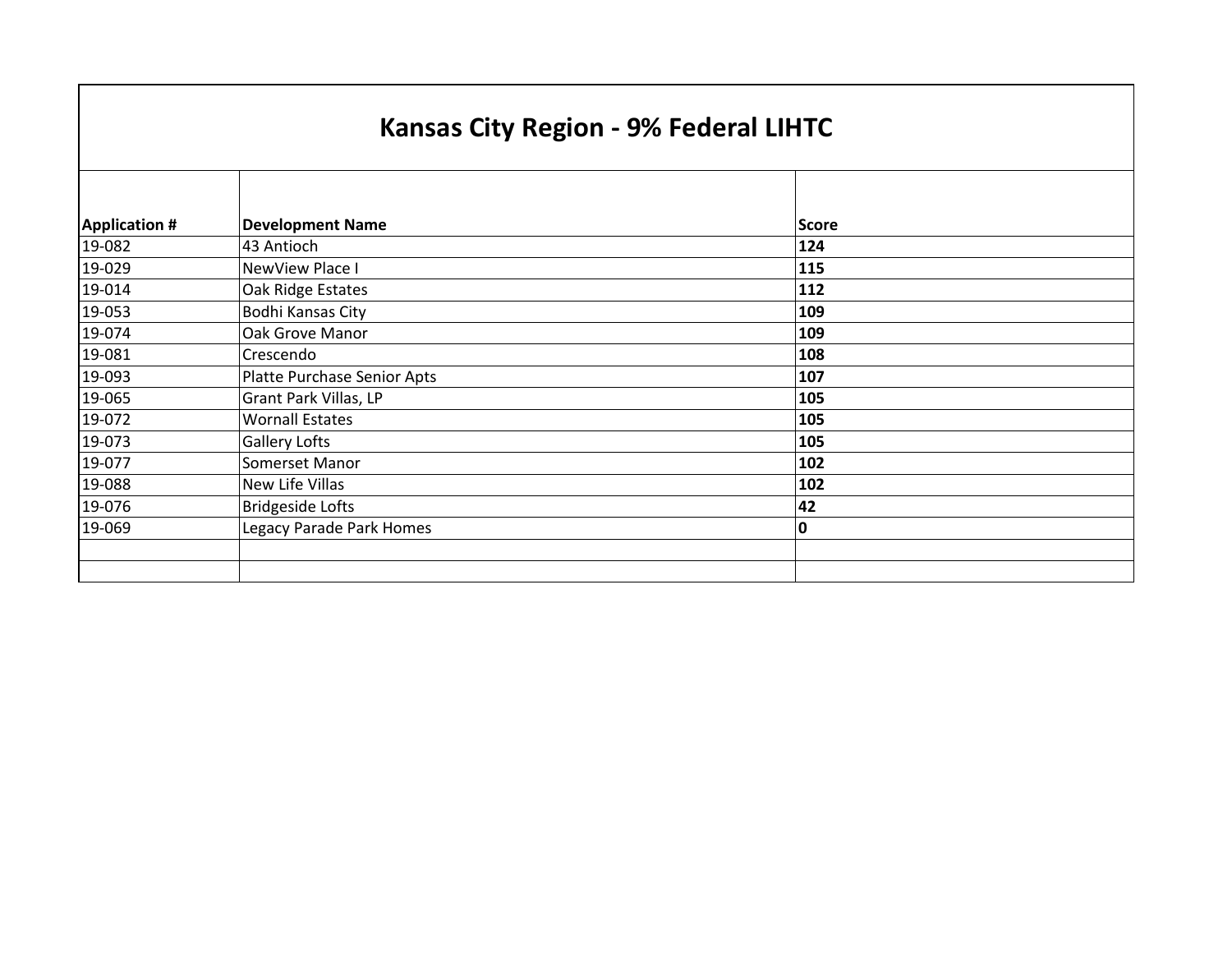| <b>St. Louis Region - 9% Federal LIHTC</b> |                                            |              |  |
|--------------------------------------------|--------------------------------------------|--------------|--|
| <b>Application #</b>                       | <b>Development Name</b>                    | <b>Score</b> |  |
| 19-090                                     | Urban League Senior Housing at Dellwood    | 111          |  |
| 19-024                                     | <b>DOORWAYS 2.0</b>                        | 110          |  |
| 19-061                                     | South Jennings Homes                       | 109          |  |
| 19-059                                     | <b>Riverbend Estates II</b>                | 108          |  |
| 19-064                                     | Webster Middle School                      | 108          |  |
| 19-042                                     | Reserve at Spencer                         | 107          |  |
| 19-047                                     | <b>Meadowood Estates</b>                   | 107          |  |
| 19-049                                     | <b>Sunridge Meadows</b>                    | 107          |  |
| 19-006                                     | Oak View Village-Phase 3                   | 106          |  |
| 19-087                                     | Crown Center Phase 1                       | 106          |  |
| 19-052                                     | Vandeventer Place II                       | 104          |  |
| 19-044                                     | Preservation Square Phase IIA              | 103          |  |
| 19-051                                     | The Residences at Jennings Place IV        | 103          |  |
| 19-089                                     | Village At Delmar Place Phase II           | 101          |  |
| 19-043                                     | <b>University Crossing</b>                 | 100          |  |
| 19-001                                     | Queensbrooke Village Senior Living Phase 2 | 94           |  |
| 19-005                                     | Lincoln Square                             | 94           |  |
| 19-066                                     | Elm Ridge Senior Apartments                | 94           |  |
| 19-020                                     | <b>Benton Park Place</b>                   | 93           |  |
| 19-027                                     | Crossroads Senior Living at Bevo Mill      | 91           |  |
| 19-022                                     | <b>Beverly Emmanuel Place</b>              | 88           |  |
| 19-023                                     | <b>Baden School Apartments</b>             | 88           |  |
| 19-025                                     | <b>Marquette Homes</b>                     | 87           |  |
| 19-085                                     | Arbor Hill                                 | 0            |  |
|                                            |                                            |              |  |
|                                            |                                            |              |  |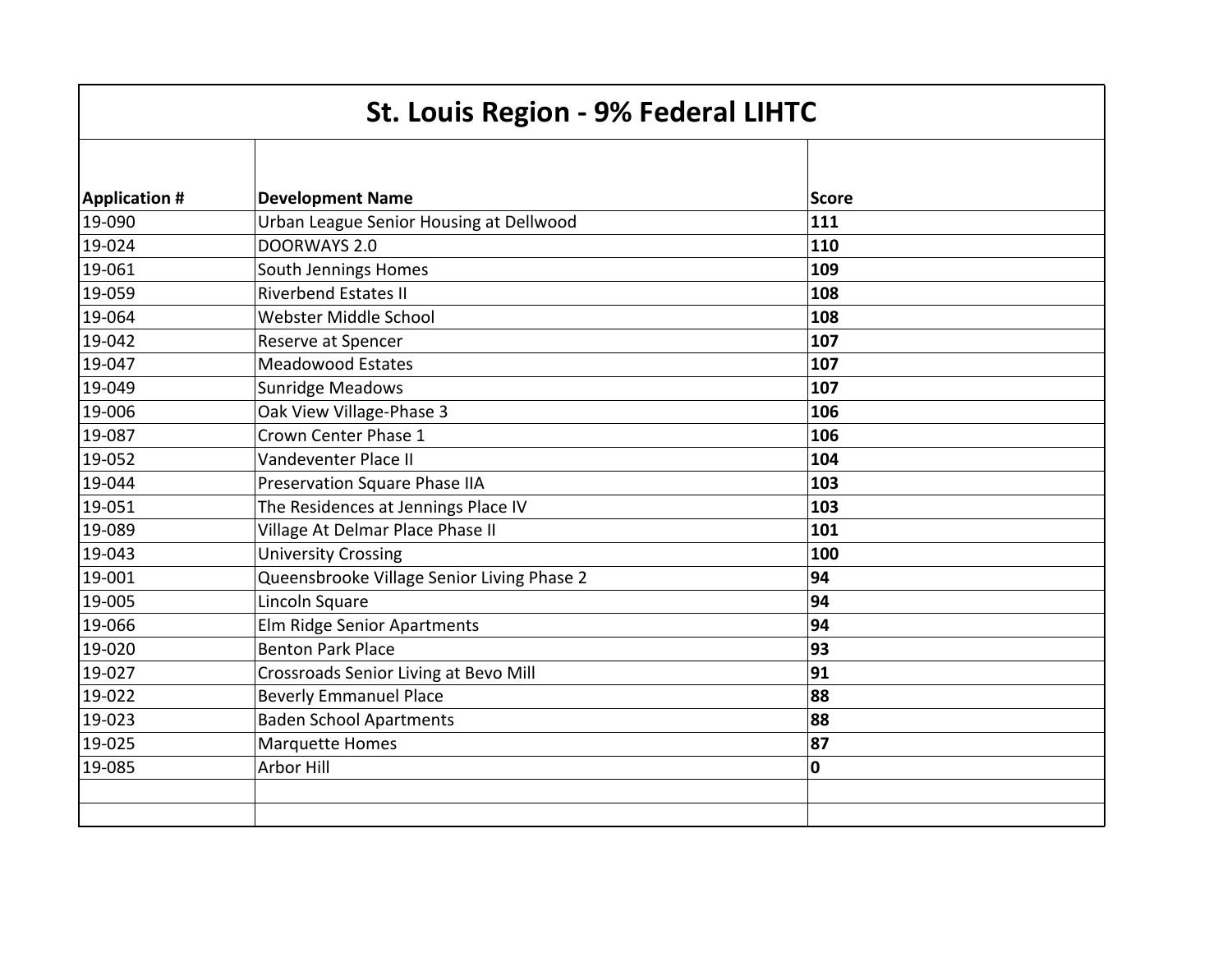## **Out‐State Region ‐ 9% Federal LIHTC**

| <b>Application #</b> | <b>Development Name</b>               | Score |  |
|----------------------|---------------------------------------|-------|--|
| 19-041               | <b>Fall Creek Townhomes</b>           | 132   |  |
| 19-033               | Kodiak Village                        | 131   |  |
| 19-002               | Doling Landing, LP                    | 124   |  |
| 19-062               | Webster Groves, Phase II              | 122   |  |
| 19-039               | Springridge Bend Apartments           | 120   |  |
| 19-032               | <b>Star Vue Apartments</b>            | 119   |  |
| 19-037               | Logan West Living                     | 119   |  |
| 19-008               | <b>Turning Leaf Court</b>             | 117   |  |
| 19-012               | Monett Homes, LP                      | 116   |  |
| 19-017               | Cassville Heights Apartments Phase II | 116   |  |
| 19-031               | <b>Grand Court Apartments</b>         | 116   |  |
| 19-036               | <b>Pirates Cove</b>                   | 116   |  |
| 19-056               | <b>Stone Ridge Apartments</b>         | 116   |  |
| 19-068               | Spartan Pointe                        | 116   |  |
| 19-091               | <b>Cottages at Oak Creek</b>          | 116   |  |
| 19-063               | Maplewood Villas                      | 114   |  |
| 19-016               | McCanse Place of Mt. Vernon           | 113   |  |
| 19-034               | Laurie Family, LP                     | 113   |  |
| 19-035               | <b>Versailles Apartments</b>          | 113   |  |
| 19-030               | Pine Ridge II                         | 112   |  |
| 19-080               | <b>Ashford Place</b>                  | 111   |  |
| 19-007               | Deer Brook Villas Phase III           | 109   |  |
| 19-045               | <b>Branson Manor Apartments</b>       | 109   |  |
| 19-055               | <b>Hilltop Senior Residences</b>      | 109   |  |
| 19-092               | <b>Pine Castle Villas</b>             | 109   |  |
| 19-054               | <b>Libertad West Plains</b>           | 108   |  |
| 19-083               | Lakeview Estates                      | 108   |  |
| 19-026               | <b>Boonville Estates</b>              | 107   |  |
| 19-040               | Diamond Senior Apartments of Potosi   | 107   |  |
| 19-046               | Sinclair Estates II                   | 107   |  |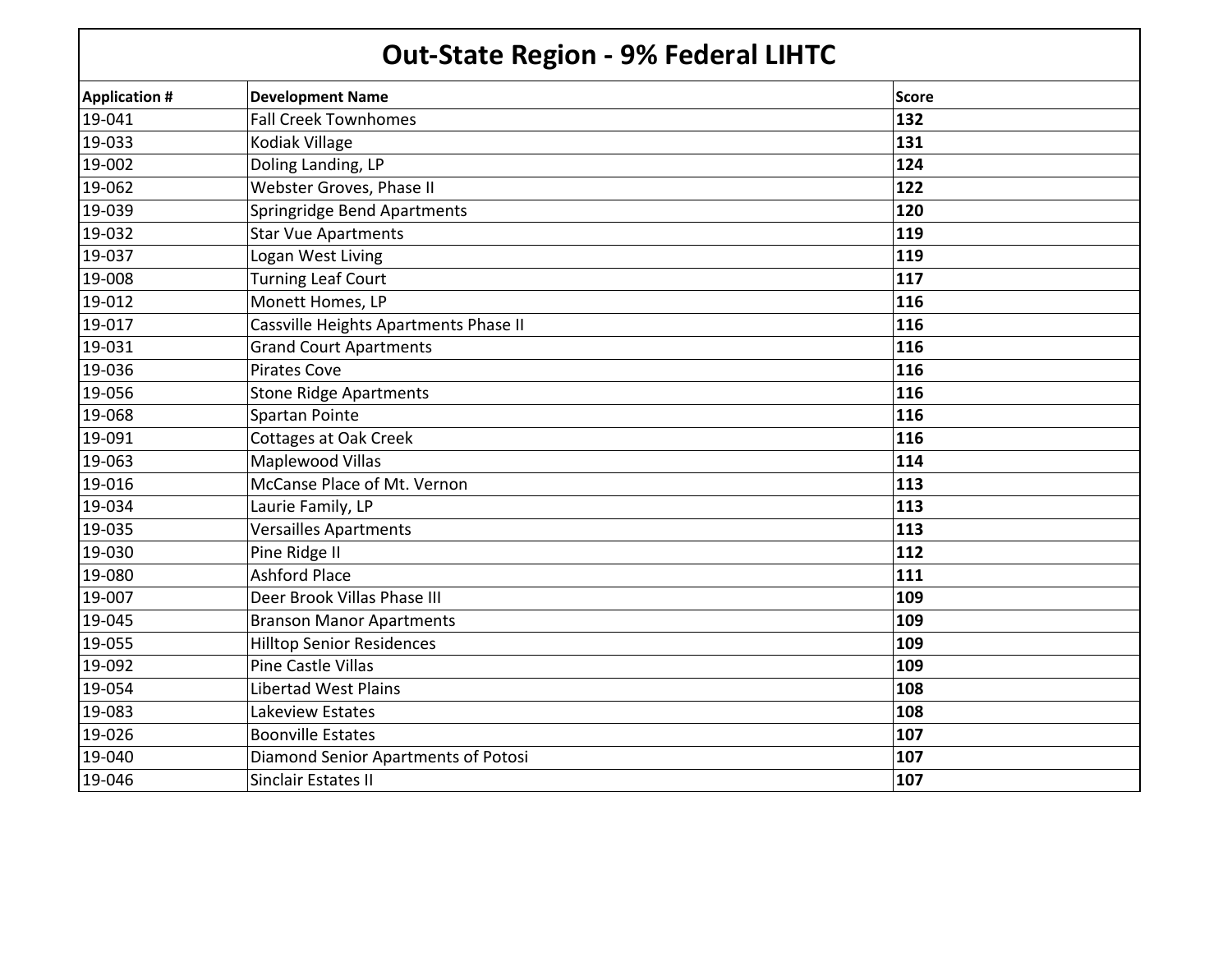| <b>Out-State Region - 9% Federal LIHTC (continued)</b> |  |
|--------------------------------------------------------|--|
|                                                        |  |

| <b>Application #</b> | <b>Development Name</b>             | Score |
|----------------------|-------------------------------------|-------|
| 19-057               | <b>Forest Park North</b>            | 107   |
| 19-058               | <b>Woodland Villas</b>              | 107   |
| 19-003               | Providence Walkway                  | 106   |
| 19-070               | <b>Memorial Hills II</b>            | 105   |
| 19-010               | <b>Creekside Apartments</b>         | 104   |
| 19-019               | Freedom House I                     | 104   |
| 19-028               | Oak Park Place                      | 104   |
| 19-048               | <b>Pioneer Lofts</b>                | 104   |
| 19-067               | <b>Scenic Meadows</b>               | 104   |
| 19-086               | <b>Walnut Terrace Apartments</b>    | 104   |
| 19-015               | <b>Autumn Creek Estates</b>         | 103   |
| 19-071               | The Overlook                        | 102   |
| 19-018               | <b>Rivercrest Homes</b>             | 101   |
| 19-013               | <b>Silver Springs II Apartments</b> | 100   |
| 19-038               | Sikeston Senior Affordable Housing  | 100   |
| 19-050               | <b>Allison Apartments</b>           | 99    |
| 19-011               | Butler Meadows, LP                  | 97    |
| 19-078               | Savannah Garden Village             | 96    |
| 19-079               | <b>Lamar Seniors</b>                | 94    |
| 19-009               | Jay Bird Court                      | 90    |
| 19-075               | <b>Ridgeview Apartments</b>         | 90    |
| 19-004               | <b>Tannehill Apartments</b>         | 89    |
| 19-084               | Harbor East Villas                  | 89    |
| 19-021               | <b>Silverstone Apartments</b>       | 80    |
| 19-060               | <b>Miller Court Senior Villas</b>   | 0     |